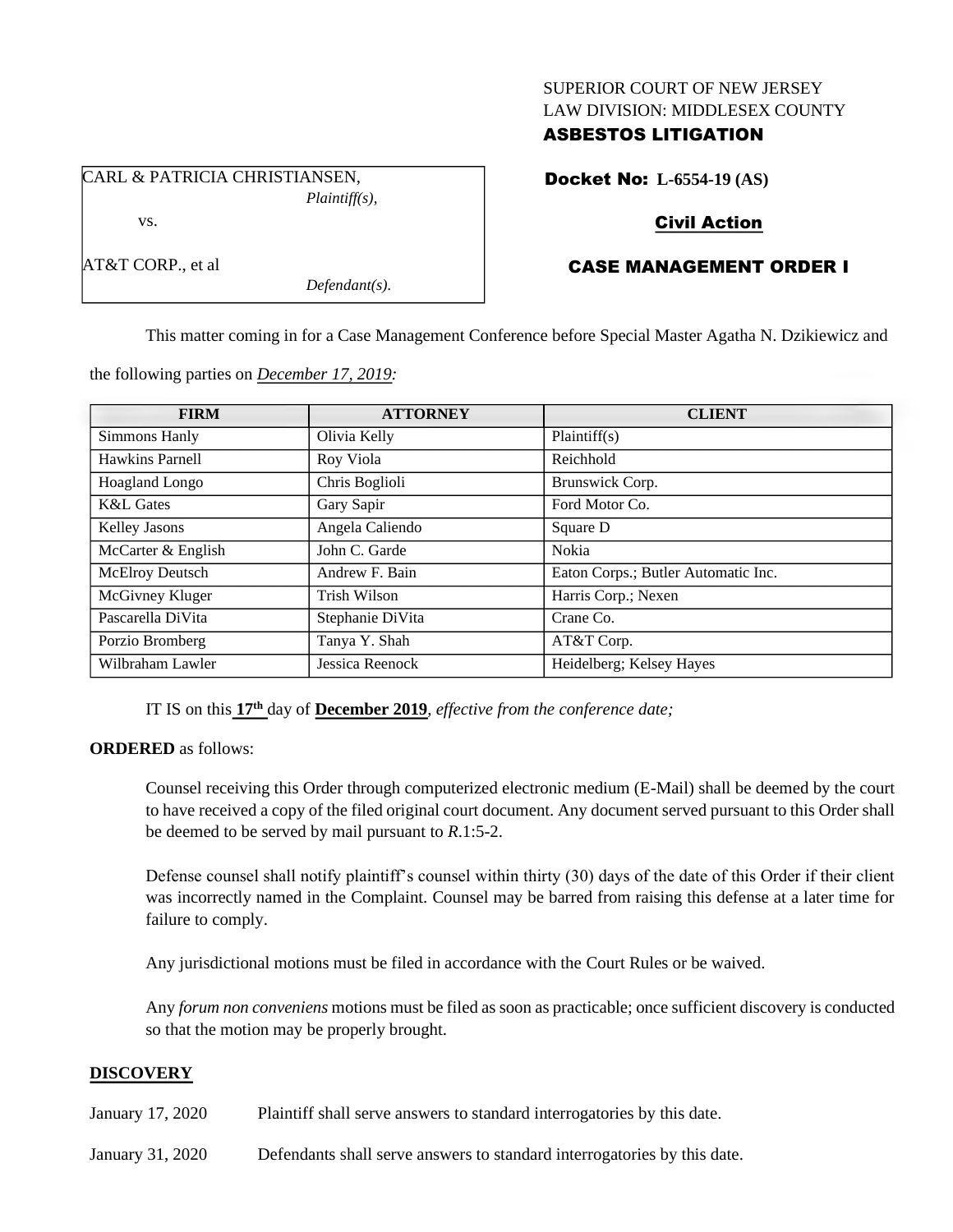| February 7, 2020 | Plaintiff shall propound supplemental interrogatories and document requests by this date.                                                                                                                   |
|------------------|-------------------------------------------------------------------------------------------------------------------------------------------------------------------------------------------------------------|
| March 9, 2020    | Defendants shall serve answers to supplemental interrogatories and document requests by this<br>date.                                                                                                       |
| February 7, 2020 | Defendants shall propound supplemental interrogatories and document requests by this date.                                                                                                                  |
| March 9, 2020    | Plaintiff shall serve answers to supplemental interrogatories and document requests by this<br>date.                                                                                                        |
| March 30, 2020   | Plaintiff depositions shall be conducted by this date. Plaintiff's counsel shall contact the<br>Special Master within one week of this deadline if plaintiff depositions are not completed by<br>this date. |
| April 30, 2020   | Fact discovery, including depositions, shall be completed by this date. Plaintiff's counsel shall<br>contact the Special Master within one week of this deadline if all fact discovery is not<br>completed. |
| May 29, 2020     | Depositions of corporate representatives shall be completed by this date.                                                                                                                                   |

## **EARLY SETTLEMENT**

August 14, 2020 Settlement demands shall be served on all counsel and the Special Master by this date.

## **MEDICAL EXPERT REPORT**

| January 17, 2020  | Plaintiff shall serve executed medical authorizations (along with answers to interrogatories)<br>by this date.                                                                                                                                           |
|-------------------|----------------------------------------------------------------------------------------------------------------------------------------------------------------------------------------------------------------------------------------------------------|
| June 30, 2020     | Plaintiff shall serve medical expert reports by this date.                                                                                                                                                                                               |
| June 30, 2020     | Upon request by defense counsel, plaintiff is to arrange for the transfer of pathology specimens<br>and x-rays, if any, by this date.                                                                                                                    |
| September 4, 2020 | Defendants shall identify its medical experts and serve medical reports, if any, by this date. In<br>addition, defendants shall notify plaintiff's counsel (as well as all counsel of record) of a<br>joinder in an expert medical defense by this date. |

#### **LIABILITY EXPERT REPORTS**

- June 30, 2020 Plaintiff shall identify its liability experts and serve liability expert reports by this date or waive any opportunity to rely on liability expert testimony.
- September 4, 2020 Defendants shall identify its liability experts and serve liability expert reports, if any, by this date or waive any opportunity to rely on liability expert testimony.

## **SUMMARY JUDGMENT MOTION PRACTICE**

June 26, 2020 Plaintiff's counsel shall advise, in writing, of intent not to oppose motions by this date.

 $\_$  , and the set of the set of the set of the set of the set of the set of the set of the set of the set of the set of the set of the set of the set of the set of the set of the set of the set of the set of the set of th

July 10, 2020 Summary judgment motions shall be filed no later than this date.